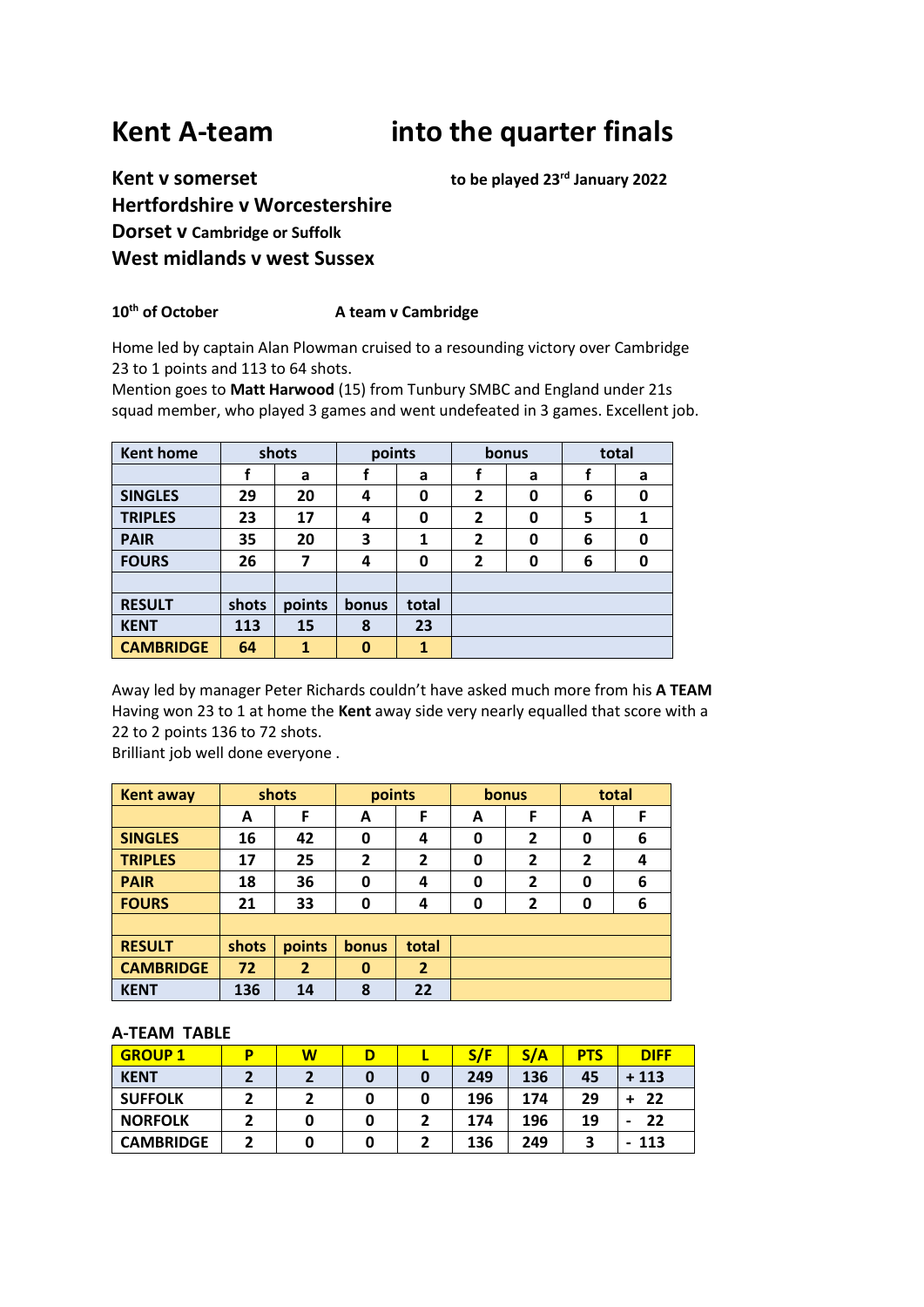#### **14th November A team v Norfolk**

After giving **Cambridge** a bit of a thumping in their 1st round group match 45-3 / 249-136

**KENT A** faced old foe **Norfolk** in the 2nd round group match. With the home team led by captain Alan Plowman winning 17-7 / 87-94 , it looked like **KENT A** were on for another overall victory if, the away team could hold up their end .

| <b>Kent home</b> |       | shots  | points         |              | bonus          |   | total          |   |
|------------------|-------|--------|----------------|--------------|----------------|---|----------------|---|
|                  |       | a      |                | a            |                | a |                | a |
| <b>SINGLES</b>   | 22    | 19     | 4              | 0            | $\overline{2}$ | 0 | 6              | 0 |
| <b>TRIPLES</b>   | 22    | 22     | 2              | 2            | 1              | 1 | 3              | 3 |
| <b>PAIR</b>      | 16    | 35     | $\overline{2}$ | $\mathbf{2}$ | 0              | 2 | $\overline{2}$ | 4 |
| <b>FOURS</b>     | 27    | 18     | 4              | 0            | $\overline{2}$ | 0 | 6              | 0 |
|                  |       |        |                |              |                |   |                |   |
| <b>RESULT</b>    | shots | points | bonus          | total        |                |   |                |   |
| <b>KENT</b>      | 87    | 12     | 5              | 17           |                |   |                |   |
| <b>NORFOLK</b>   | 94    | 4      | 3              | 7            |                |   |                |   |

And led by manager peter Richards they had done more than we could have imagined playing 8 games and winning 8 games a total shut out for Norfolk, and recording a score of **24-0 & 141-55** what a result this was. Brilliant .

Stand out score on the day was an **unbelievable 32-0** ,Scored by the triple of. **Pauline Friel**, **peter Richards** and **tony Friel**

| <b>Kent away</b> |       | shots  | points |       |                | bonus | total |   |
|------------------|-------|--------|--------|-------|----------------|-------|-------|---|
|                  |       | a      |        | a     |                | a     |       | a |
| <b>SINGLES</b>   | 31    | 19     | 4      | 0     | $\mathbf{2}$   | 0     | 6     | 0 |
| <b>TRIPLES</b>   | 50    | 5      | 4      | 0     | 2              | 0     | 6     | 0 |
| <b>PAIR</b>      | 31    | 21     | 4      | 0     | $\overline{2}$ | 0     | 6     | 0 |
| <b>FOURS</b>     | 29    | 10     | 4      | 0     | $\overline{2}$ | 0     | 6     | 0 |
|                  |       |        |        |       |                |       |       |   |
| <b>RESULT</b>    | shots | points | bonus  | total |                |       |       |   |
| <b>NORFOLK</b>   | 55    | 0      | 0      | 0     |                |       |       |   |
| <b>KENT</b>      | 141   | 16     | 8      | 24    |                |       |       |   |

#### **A-TEAM TABLE**

| <b>GROUP 1</b>   | D | W |   |   | S/F | S/A | <b>PTS</b> | <b>DIFF</b> |
|------------------|---|---|---|---|-----|-----|------------|-------------|
| <b>KENT</b>      | 4 |   |   | 0 | 477 | 285 | 84         | $+192$      |
| <b>SUFFOLK</b>   |   |   |   | 0 | 196 | 174 | 29         | -22         |
| <b>NORFOLK</b>   | 4 |   |   | 4 | 323 | 424 | 36         | - 101       |
| <b>CAMBRIDGE</b> |   |   | 0 |   | 136 | 249 |            | 113         |